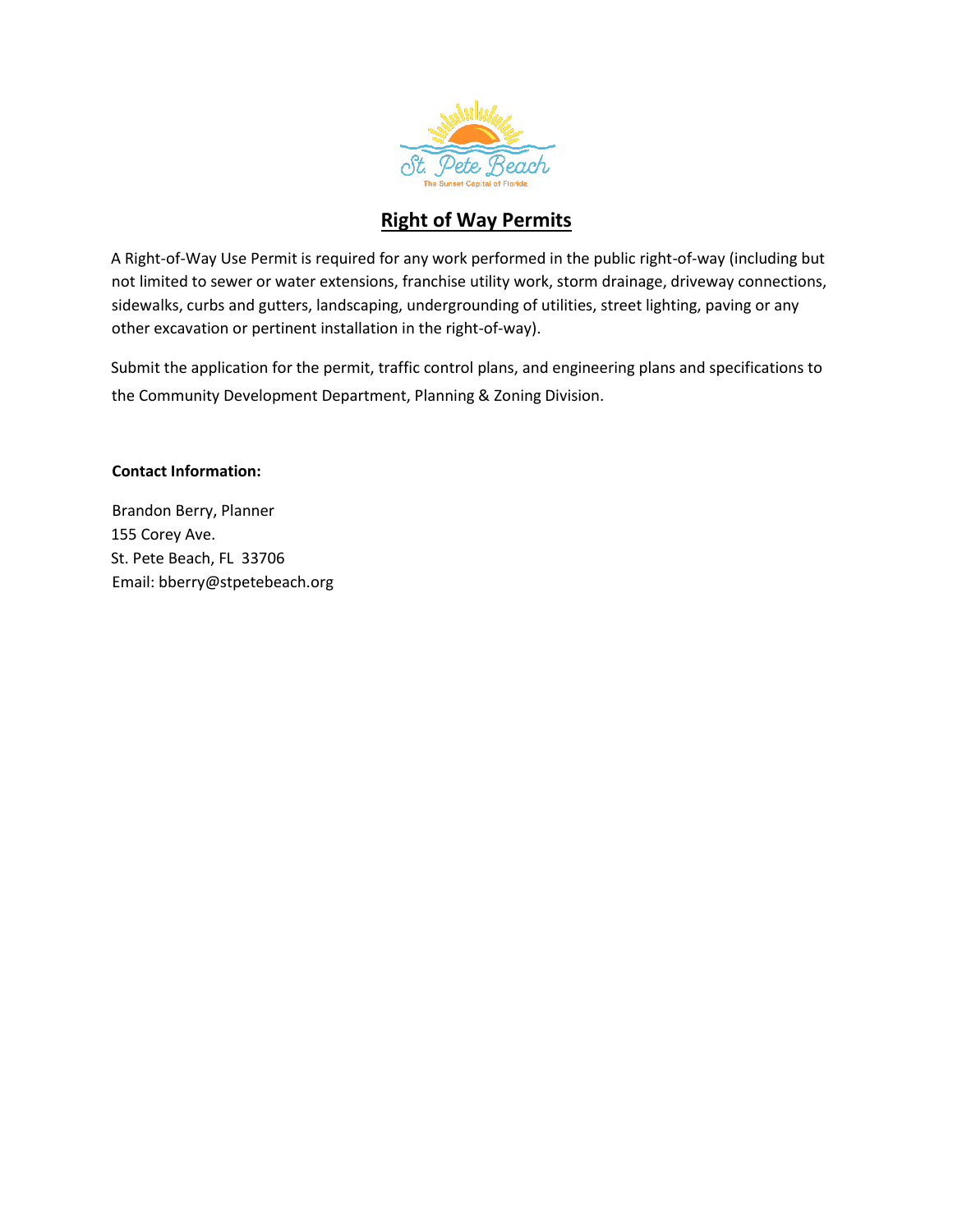

155 Corey Avenue St. Pete Beach, FL 33706-1839 Community Development Department (727) 363-9253 Fax (727) 363-9222

# **Right-of-Way Utilization Permit #\_\_\_\_\_\_\_\_\_\_\_\_\_\_**

THE CITY OF ST. PETE BEACH, a political subdivision of the State of Florida, hereinafter called the "Permit Grantor," "City," or "The City of St. Pete Beach" hereby grants:

hereinafter called the "Permittee," a permit to construct/install □, operate □, maintain □, replace/restore □, and/or remove □ the facilities, structures or landscaping listed below:

\_\_\_\_\_\_\_\_\_\_\_\_\_\_\_\_\_\_\_\_\_\_\_\_\_\_\_\_\_\_\_\_\_\_\_\_\_\_\_\_\_\_\_\_\_\_\_\_\_\_\_\_\_\_\_\_\_\_\_\_\_\_\_\_\_\_\_\_ \_\_\_\_\_\_\_\_\_\_\_\_\_\_\_\_\_\_\_\_\_\_\_\_\_\_\_\_\_\_\_\_\_\_\_\_\_\_\_\_\_\_\_\_\_\_\_\_\_\_\_\_\_\_\_\_\_\_\_\_\_\_\_\_\_\_\_\_

\_\_\_\_\_\_\_\_\_\_\_\_\_\_\_\_\_\_\_\_\_\_\_\_\_\_\_\_\_\_\_\_\_\_\_\_\_\_\_\_\_\_\_\_\_\_\_\_\_\_\_\_\_\_\_\_\_\_\_\_\_\_\_\_\_\_\_\_

Work to be permitted is shown on an attached geographical description, sketch, or survey. This work is along, beneath, and/or over the right-of-way and/or property of the Permit Grantor at the following location:

| Street address or description of location: |     |
|--------------------------------------------|-----|
| is situated between                        | anc |
|                                            |     |

All work permitted is subject to the Conditions for Approval as included in this Right-of-Way Utilization Permit, City of St. Pete Beach Municipal Code of Ordinances and any other applicable laws, regulations or policies of the City, State, Federal government and/or other regulating authority.

**Signing below implies acceptance to all requirements stated, in writing, as a condition of the issuance of this right-of-way utilization permit. Right-of-way utilization permit, conditions of approval, and any letters (from the permit grantor) referring to this right of way utilization permit are all to be considered as part of this right-of-way utilization permit agreement. See attached for additional conditions to this utility permit**:

| Permittee: ______________________              | Address: _________________________________                                       |  |
|------------------------------------------------|----------------------------------------------------------------------------------|--|
|                                                |                                                                                  |  |
| Telephone: _____________________               |                                                                                  |  |
|                                                |                                                                                  |  |
|                                                |                                                                                  |  |
| (CONTRACTOR) PERFORMING THE WORK IN THE FIELD: |                                                                                  |  |
|                                                |                                                                                  |  |
| Telephone: _________________________________   |                                                                                  |  |
|                                                | AUTHORIZED BY: ________________________________DATE OF ISSUANCE:________________ |  |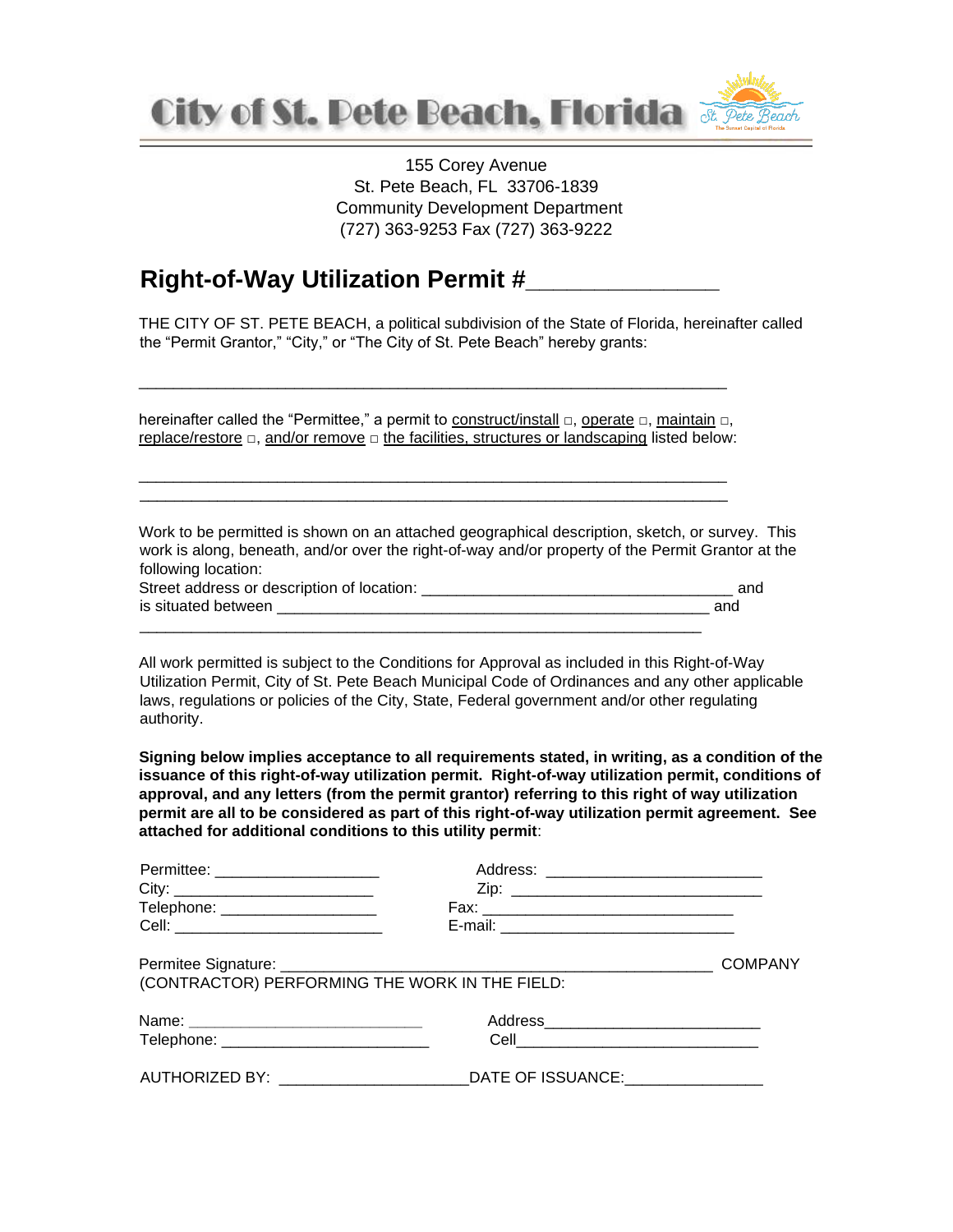| <b>CIP Construction Manager:</b>                               |  |
|----------------------------------------------------------------|--|
| PHONE: 727-363-9253 FAX: 727-363-9222                          |  |
| Photos Required: ______<br>Sod Placement Required:             |  |
| Storm water BMPs Installation Required: _____                  |  |
| Wastewater Pipe Televising Required: _____                     |  |
| Storm water Pipe Televising Required: _____                    |  |
| Public Notification Required: _____                            |  |
| Survey Marker or Geodetic Monument Replacement Required: _____ |  |
| Pavement Restoration Required: _____                           |  |
| Curb or Sidewalk Restoration Required: _____                   |  |
| Other Restoration Work Required: _____                         |  |
| <b>Other Comments:</b>                                         |  |

### CONDITIONS OF APPROVAL

- 1. This Right-of-Way Utilization Permit will be completed with the description and nature of the proposed work fully described in writing.
- 2. The Utility Notification Center Sunshine One Call of Florida must be notified 48 hours in advance of any work. Their phone number is 1-800-432-4770.
- 3. The name of Facility Owner (Permittee), any contractor and/or subcontractor performing work relating to the work described and approved in this Right-of-Way Utilization Permit will be denoted along with contact information during and after work hours along with emergency contact information.
- 4. Along with a description of work and location of work, a geographical description, scaled drawing or survey may be requested. Information that may be required for inclusion in the survey is as follows.
	- a. Geographical description of work to be done
	- b. Right-of-Way lines
	- c. Sidewalks
	- d. Description of area of land, pavement, and/or curb disturbing activity.
	- e. The offset distance from the centerline of the proposed work shown with all distances and sizes clearly indicated.
	- f. Cross section denoting locations of other utilities in the area being disturbed/affected.
	- g. Location of all storm water drainage system components (pipes, outfalls, drop inlets, catch basins, retention ponds, detention ponds, seawalls, swales or other components of the storm water system.
	- h. A description of any storm water related Best Management Practice that will be used to mitigate against the sedimentation of the storm water system, erosion of affected/disturbed areas, deposition/release of nutrients or other pollutants to the neighboring properties, water bodies and/or wastewater system.
	- i. All of the above, if requested, shall be clearly marked with sizes, dimensions, and other pertinent information clearly marked.
- 5. Section corner monuments and other survey markers subject to displacement shall first be referenced and later reset by a Florida Registered Surveyor.
- 6. This Right-of-Way Utilization Permit is to be signed by the applicant or their legally empowered agent.
- 7. Contractor performing the work must be licensed/registered through the Pinellas County Construction Licensing Board (PCCLB) and must meet the insurance requirements required by the PCCLB.
- 8. The construction, operation, and maintenance of such utility shall not interfere with the property and rights of a prior occupant.
- 9. The construction, operation and maintenance of such utility shall not create obstructions which are/or become dangerous to the traveling public.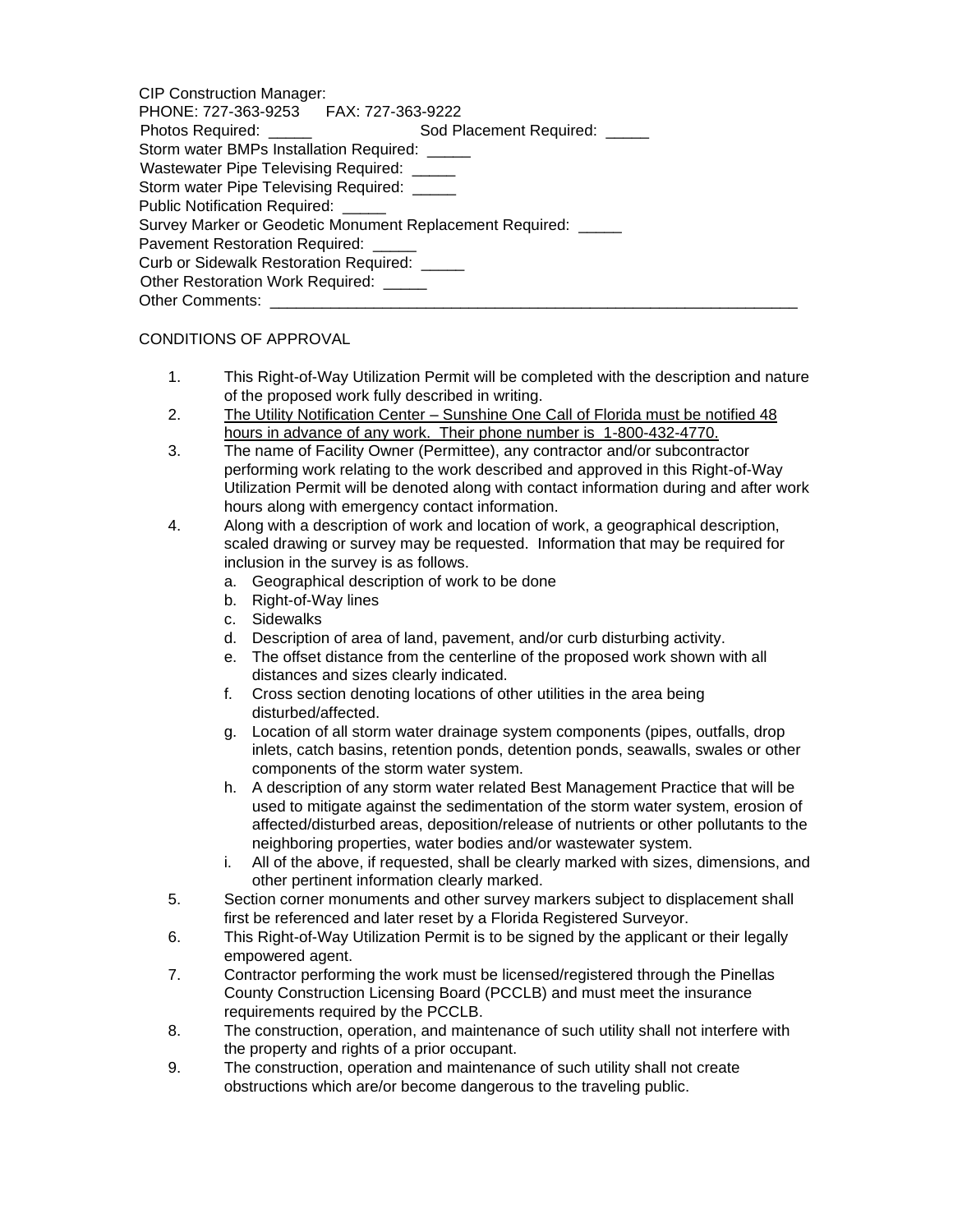- 10. Maintenance of Traffic (MOT) and safety procedures will follow Florida Department of Transportation (FDOT) and the Manual on Uniform Traffic Control Devices (MUTCD) policies.
- 11. Digital photos may be required prior to the start of work by the Permittee.
- 12. Right-of-Way restoration will be inspected periodically for the period of 1 year after final restoration by the City of St. Pete Beach. Should any deficiencies be encountered, the Permittee will have 7 days to make such corrective actions, unless the conditions warrant immediate attention. One (1) year after final restoration, responsibility for the permitted area will revert back to the City.
- 13. To insure that hazards do not impact the owners, residents, property, or environment, the City of St. Pete Beach maintains the right to inspect all materials and equipment used on or in conjunction with the work outlined in this Right-of-Way Utilization Permit.
- 14. The Permittee shall and does hereby agree to indemnify, pay the cost of defense and save harmless the Permit Grantor from the and against the payment of all claims, suits, actions, costs, attorney's fees, expenses, damages, judgments or decrees by reason of any person/persons or property being damaged or injured by the Permittee, his employees, agents or subcontractors or in any way attributable to the performance, prosecution, construction, operation or maintenance of the work herein permitted by the Permittee and resulting from the negligent act/acts or omission/omissions of said Permittee in connection with the work herein permitted.
- 15. The Permittee shall repair and or restore any damage or injury to the right-of-way or to any other City property and shall repair the same promptly (within 7 days of notification to the Permittee), restoring it to a condition at least equal to that which existed immediately prior to the infliction of such damage or injury. Restoration work will, at a minimum, meet City Standards as described in attached standards and any standards that are denoted in the Conditions of Approval of this Right-of-Way Utilization Permit.
- 16. All repairs and restoration must conform to the City Standards (see attached details) or any standards that are denoted in the Condition of Approval of this Right-of-Way Utilization Permit.
- 17. All portions of the right-of-way other than paved areas disturbed by the construction of this utility shall be grassed, mulched, and/or sodded as required.
- 18. The Permittee shall televise and record all sanitary sewer mains, sanitary sewer laterals, any other sanitary sewer component, and/or any storm drainage system components that are within the area of work described in this Right-of-Way Permit. These tapes and/or recorded discs are to be delivered to the City for review and permanent filing.
- 19. Any work that may affect storm water quantity or quality shall require the installation of proper storm water Best Management Practices (BMPs). Devices or actions to be implemented may include hay bales, silt fences, geotextiles, proper dewatering procedures, analytic sampling, and/or techniques listed in the Florida Department of Environmental Protection's Storm water, Erosion, and Sedimentation Control Inspector's Handbook. All work done shall conform to the City of St. Pete Beach's Illicit Discharge Ordinance.
- 20. All overhead installations shall conform to clearance standards of the Florida Department of Transportation (FDOT) and all underground crossing installations shall be laid at a minimum dept of thirty inches (30") below the pavement or at such greater depth as the Permit Grantor may require.
- 21. In the event of widening, repair, or reconstruction of said Right-of-Way, the Permittee shall move or remove said utility installation(s) at no cost to the Permit Grantor (City).
- 22. The License creates and should be considered as granting a permissive use only and the placing of facilities upon the City property pursuant hereto shall not operate to create or to vest any property rights in said Permittee and is granted in perpetuity subject to termination by the Permit grantor upon the giving of thirty (30) days notice in writing to the Permittee.